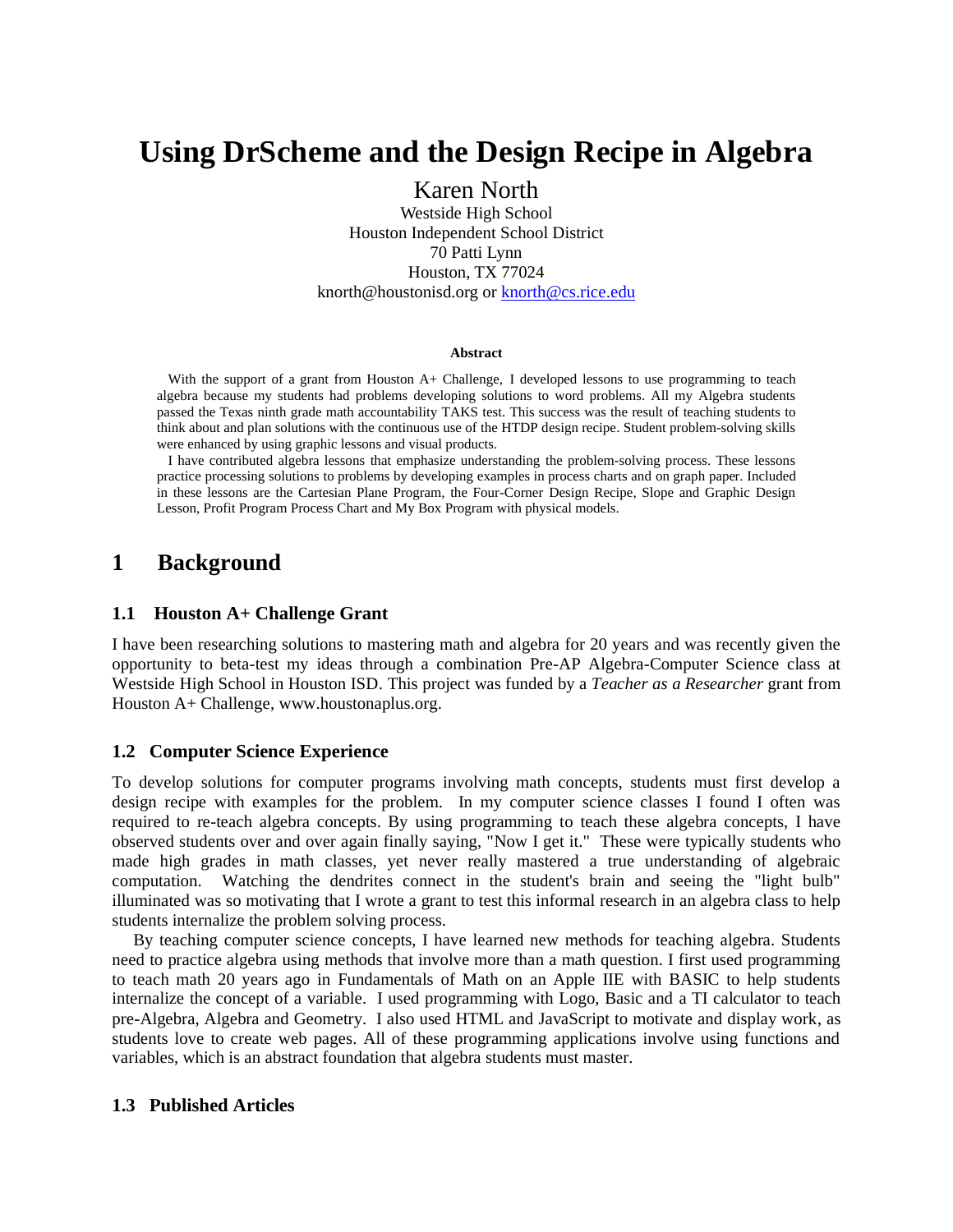In discussing this idea with other computer science teachers on the National AP Computer Science forum and the Programming Language Team forum, I have found many teachers who observe the same thing. I have written two articles on these topics, which are posted on the College Board site: *Supporting Girls in Computer Science by Programming with Graphics* and *The 'Write' Tool for Computer Science Courses*. I wrote a paper, *Using Programming to Teach Algebra*, which was presented at an International Conference on Math and Science Education.

## **1.4 Resources**

There have been programming applications in math textbooks for years, but few teachers use these due to lack of resources and training. In the first TeachScheme! Workshop at Rice University, I was introduced to DrScheme, which I have found to be the best environment to use programming for improvement of algebra computation skills. This IDE made it possible to develop algebra lessons, as I did not have to teach the syntax of a language, and could focus on the problem-solving process. DrScheme provides a free programming environment that makes implementation of concepts easy. The book, "*How to Design Programs*" (HTDP), adds the step-by-step design recipes to solve algebraic problems.

 At a TCEA conference, I met Pamela Ossorio, who found graphics to be the tool she was looking for to help her middle school students with algebra. With Pamela emphasizing the middle school concepts, and my concentration on the high school process, we developed a 6-hour Gifted and Talented Professional Development workshop where teachers can learn to use our problem solving and design tools.

## **2 Research Project**

## **2.1 Demographics**

## **2.1.1 Westside High School**

WHS completed its 5<sup>th</sup> year in 2005 and is continually trying new things to improve student learning. It is a demographically diverse community of 2800 students. This West Houston community spans the range of upper income housing to lower income apartment developments. The integrated technology program at WHS attracts magnet students from all over Houston.

## **2.1.2 Experimental Algebra Group**

Typical enrollment of pre-AP algebra courses involves students working at  $7<sup>th</sup>$  grade to  $9<sup>th</sup>$  grade mathematical abilities. More advanced students take Geometry in the 9<sup>th</sup> grade. AP classes are open enrollment in the Houston ISD; therefore some students have not made the transition to abstract thinking and are still working at the concrete level. My experimental group consisted of an ethnically mixed group of 16 female and 4 male  $9<sup>th</sup>$  grade Westside High School students who were placed in this combination computer science-algebra class because they had problems mastering algebra concepts in middle school.

## **2.2 Research Results**

Math performance indicators compared my experimental groups with other WHS students and Houston ISD students. Out of my experimental group, 100% passed the HISD Snapshot tests and 100% passed the state accountability ninth grade math TAKS (Texas Assessment of Knowledge and Skills) Test. This is compared to approximately 60% of the students at Westside High School passing the accountability tests.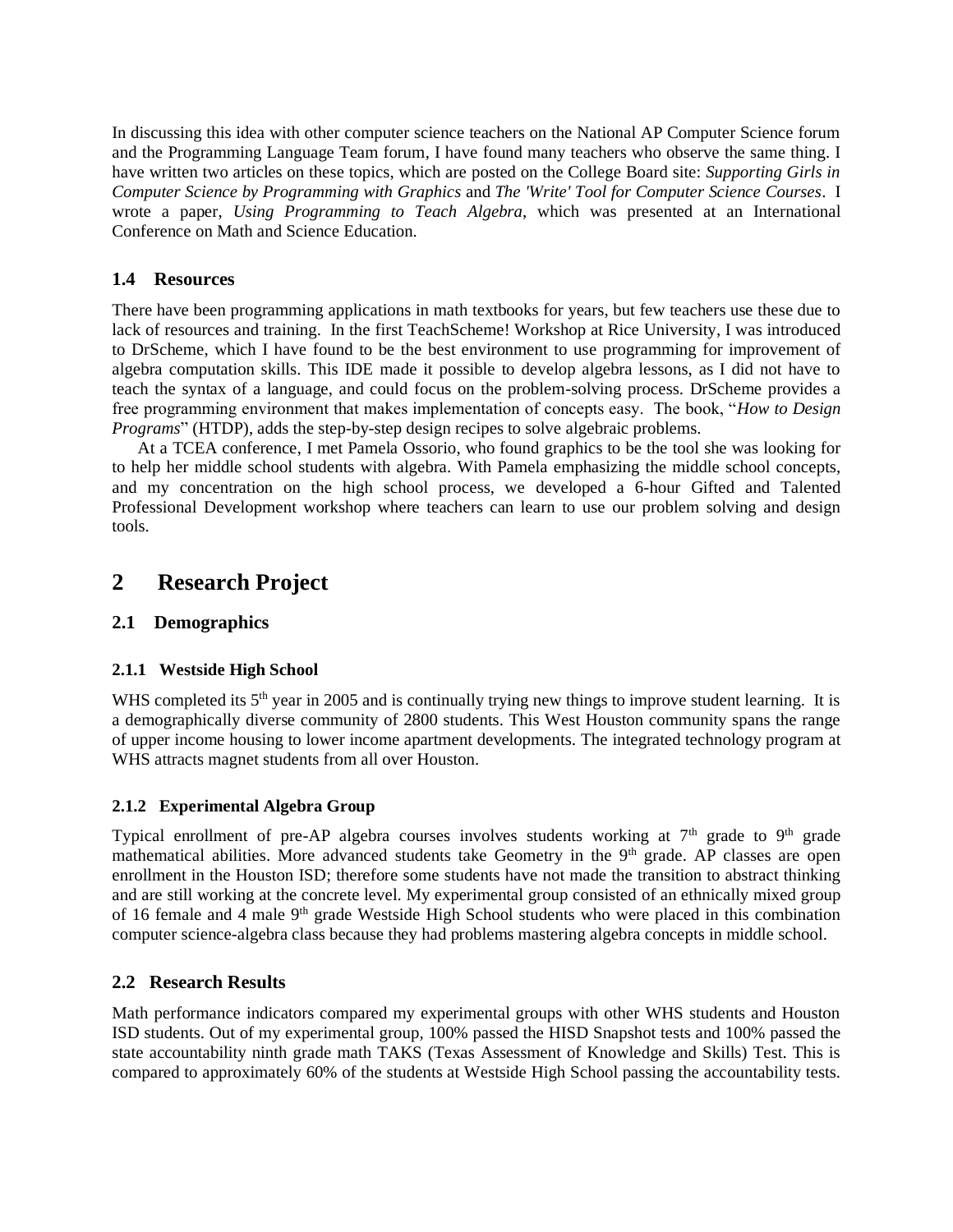Data graphs illustrating the benchmark tests and TAKS results and End-of-Course algebra exam compared with all of Houston ISD are available on the algebra link on my web page at [www.knorth.info.](http://www.knorth.info/)

 The continuous practice throughout the year of writing computer programs that use the design recipe to solve word problems helped students automate the thinking process. Practice in looking for functional relationships, patterns, and constants-variable data and designing graphics was the key to success. A final Houston A+ report and updated lessons will be posted on my website a[t www.knorth.info.](http://www.knorth.info/)

## **3 Algebra Lessons**

## **3.1 Cartesian Plane Graphing Points Program**

#### **3.1.1 Cartesian Plane Teach-Pak**

```
;;--------------------> Canvas Size <---------------------
(define L 400) ;; Length of Canvas
(define M (/ L 2)) ;; Middle
(start L L) \qquad \qquad ;; Starts a drawing canvas
;;------------------- > X-AXIS and Y-AXIS <------------------
(draw-solid-line (make-posn M 0) (make-posn M L))
(draw-solid-line (make-posn 0 M) (make-posn L M))
;;---------------------> Drawing Commands <---------------------------
;;line: posn posn color -> true
;;Draws a line given the start and end points and a color on a Cartesian 
plane
(define (line start end color)
   (draw-solid-line (make-posn (+ (posn-x start)M) 
                              (- M (posn-y start)))
                    (make-posn (+ (posn-x end) M) 
                              (- M (posn-y end))) color))
;;circle: posn number color -> true
;;Draws a circle on a Cartesian plane given the center point, radius and a 
color.
(define (circle center radius color)
   (draw-circle (make-posn (+ M(posn-x center)) 
                           (- M (posn-y center))) radius color))
;;disk: posn number color -> true
;;Draws a solid-disk given the center point, radius and a color on a 
Cartesian plane
(define (disk center radius color)
   (draw-solid-disk (make-posn (+ M(posn-x center)) 
                               (- M (posn-y center))) radius color))
;;rect: posn number number color -> true
;;Draws a solid-rectangle given the top-left corner point, the length, width 
and color
(define (rect corner L H color)
   (draw-solid-rect (make-posn (+ M (posn-x corner)) 
                              (- M (posn-y corner))) L H color))
```
#### **3.1.2 Student Graphic Product**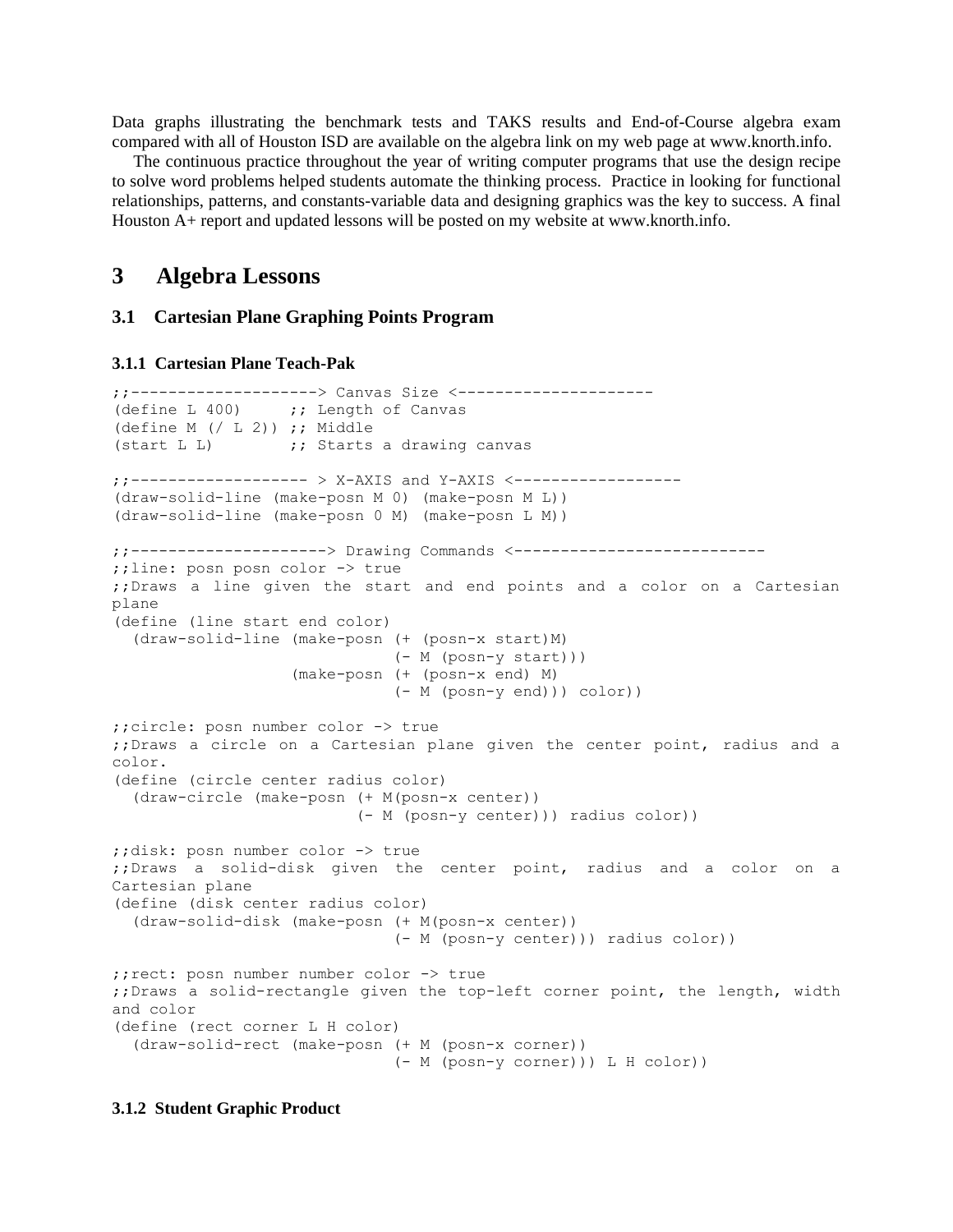Students studied the sample Cartesian plane code and explained how the design recipe was used in the development of this Teach-Pak. They then designed graphics to practice plotting points in each of the 4 quadrants, first planning their pictures on graph paper to create examples. Students started with a basic face example and enhanced their person. Each student created a unique graphic and displayed their product and what they learned in a web page programmed with HTML.





## **3.1.3 Cartesian Plane Assessment Test**

- a. Draw a circle or disk inscribed in a square that has a radius of and a center point at the origin.
- b. Add 2 diagonal lines (slanted lines that are NOT horizontal or vertical).
- c. The lines should intersect (touch or go through) the center of the circle or corners of the rectangle.
- d. Plan your work on graph paper first showing all coordinates!!

## **3.2 Four-corner Design Recipe**

This is a visual display for the design recipe applying rate-of-change problems from slope to comparing the cost of Internet Service using systems of equations, to finding the nth term in a series. Once students worked out the algebra equation, writing Scheme programs was easy. For guided practice students worked in teams where each member would complete one of the 4 quadrants – the purpose, examples, rules or test.

## **3.2.1 Directions**

- a. Fold a piece of paper into 4 parts and label Quadrant I, II, III and IV.
- b. In the Quadrant I corner, write the purpose, independent and dependent variables, the contract and header of the program.
- c. In the Quadrant II corner, show examples. These can be a T-Chart, a Process Chart or examples translated from pictures drawn on graph paper.
- d. In the Quadrant III corner, write the body of the function by studying the pattern from the examples and look for what changes and what remains constant.
- e. In the Quadrant IV corner, write the test for the function using data from the example and draw a graph to check data for linear functions.

## **3.2.2 Four-corner Template**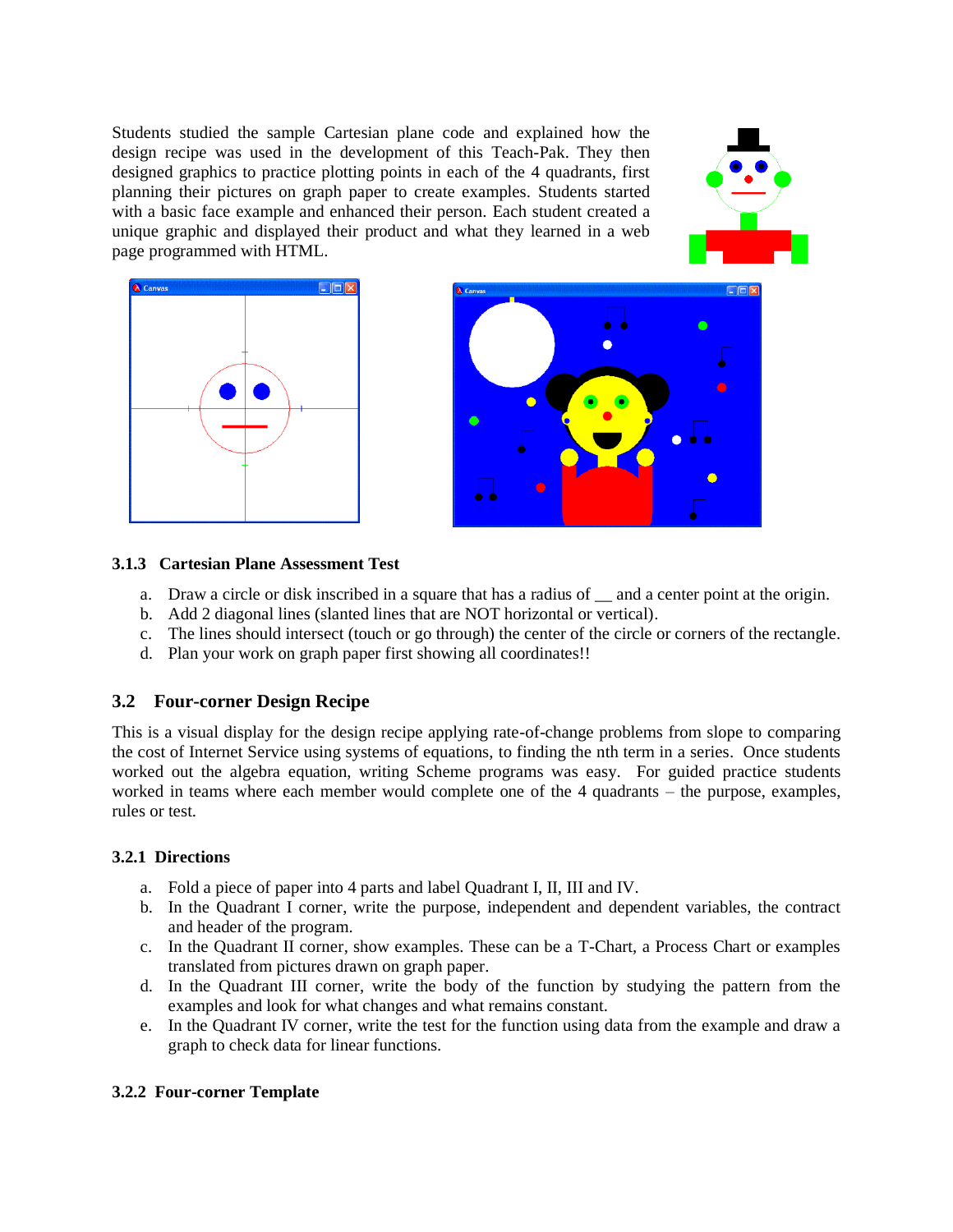See my web page for an example of the 4-corner lessons.



```
;; Find the nth y-coordinate in the series (6, -1) (9, -2) (12, -3) given the
x-coordinate.
;;series: n -> n
(define (series x)
  (+ (* -1/3 x) 1))
( = (series 6) -1)( = (series 9) -2)( = (series 12) -3)
```
## **3.2.3 Student Graphic Designs using 4-corner design recipe**

Students planned the graphics on graph paper first to look at patterns and decide on the independent variable(s). The 4-corner and HTDP design recipes helped in developing a solution to create their variable graphic. Once they developed their function using the design recipe, they created their designs with patterned function call. The thought process of developing the design was the first step to help students think about solutions. Students found going back to word problems seemed easy after designing variable graphics.

 Below are examples and final code for the geometric proportion graphic, the bulls-eye graphic and the trapezoid. The students first worked with the trapezoid in a transformation algebra worksheet. I did not require the use structures, but instead had students enter the x and y coordinates as numbers. Since I was teaching algebra concepts, I felt using computer science syntax for structures complicated the process.



## **Geometric Proportions Graphic**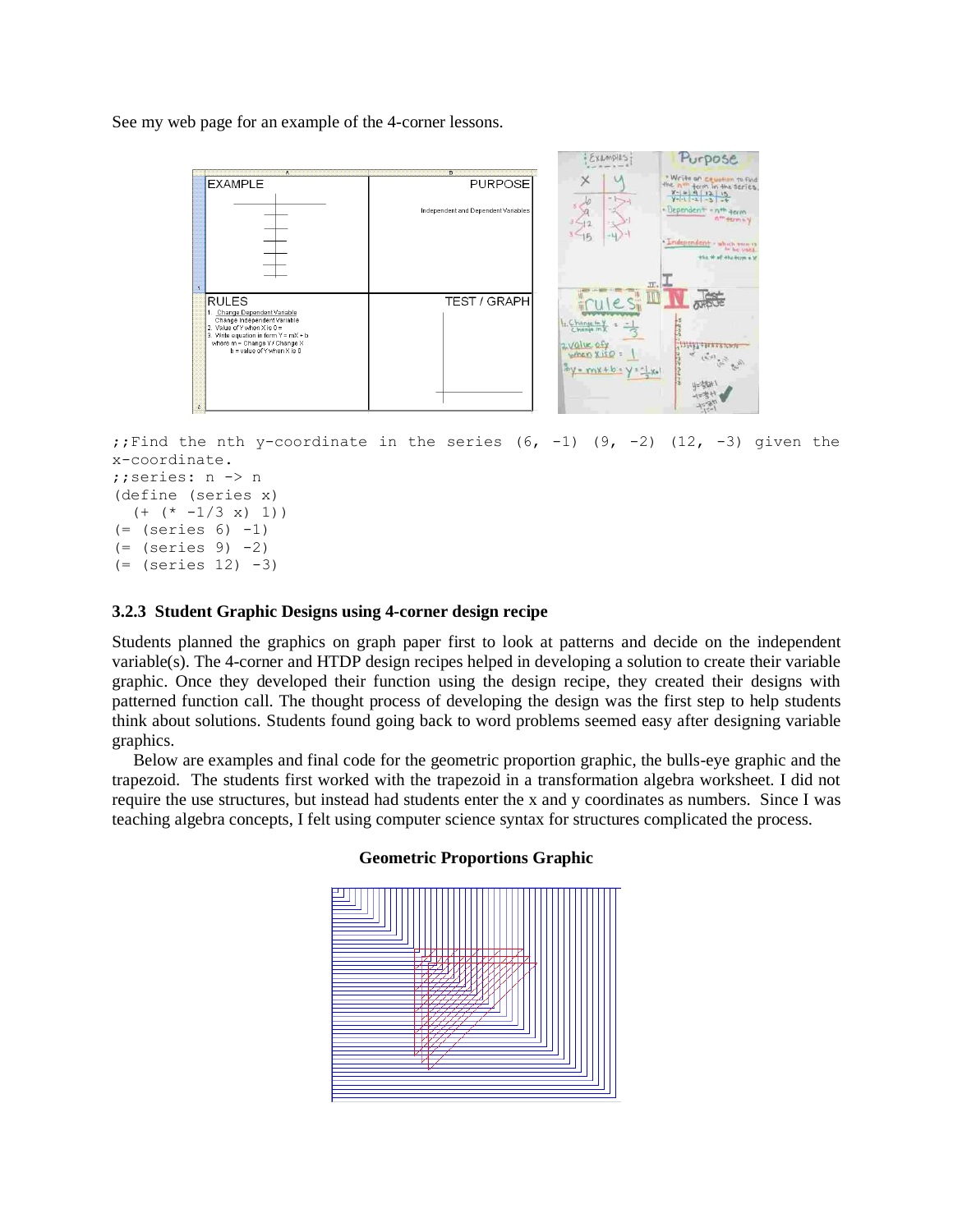```
; ; rect4:3: N N N -> True
;;draws a rectangle with a proportion of 4 to 3 sides that consumes corner 
coordinates and the scale factor. 
(define (rect4:3 x y f)
   (and
    (draw-solid-line (make-posn x y) (make-posn (* f 4) y) 'blue)
    (draw-solid-line (make-posn (* f 4) y) (make-posn (* f 4) (* f 3)) 'blue)
    (draw-solid-line (make-posn (* f 4) (* f 3)) (make-posn x (* f 3)) 'blue)
    (draw-solid-line (make-posn x (* f 3)) (make-posn x y) 'blue)))
;;triisoc: N N N -> True
;;draws an isosceles triangle with proportional sides that consumes the point 
position coordinates and the scale factor
(define (triisoc x y f)
   (and
    (draw-solid-line (make-posn (+ x f) y) (make-posn x (+ y f)) 'red)
    (draw-solid-line (make-posn x y) (make-posn (+ x f) y)'red)
    (draw-solid-line (make-posn x (+ y f)) (make-posn x y)'red)))
```
## **Bulls-eye Graphic**



```
;;bullseye: posn n -> true
;;draws a bullseye given the position of the center and radius of the largest 
circle
(define (bullseye center radius)
   (and
    (draw-solid-disk center radius 'blue)
    (draw-solid-disk center (- radius (/ radius 5)) 'green)
    (draw-solid-disk center (- radius (* 2(/ radius 5))) 'blue)
    (draw-solid-disk center (- radius (* 3(/ radius 5))) 'green)
    (draw-solid-disk center (- radius (* 4(/ radius 5))) 'blue)))
```
## **3.3 Slope and Graphic Design**

## **3.3.1 Algebra Worksheet Application**

This is an application of the Houston ISD Curriculum worksheet entitled, "Lets Change the Slope." The HISD algebra CLEAR curriculum can be found on the district website at [www.houstonisd.org.](http://www.houstonisdorg/)

## **3.3.2 Directions**

Write a function that draws a right triangle using the Cartesian Plane Code where: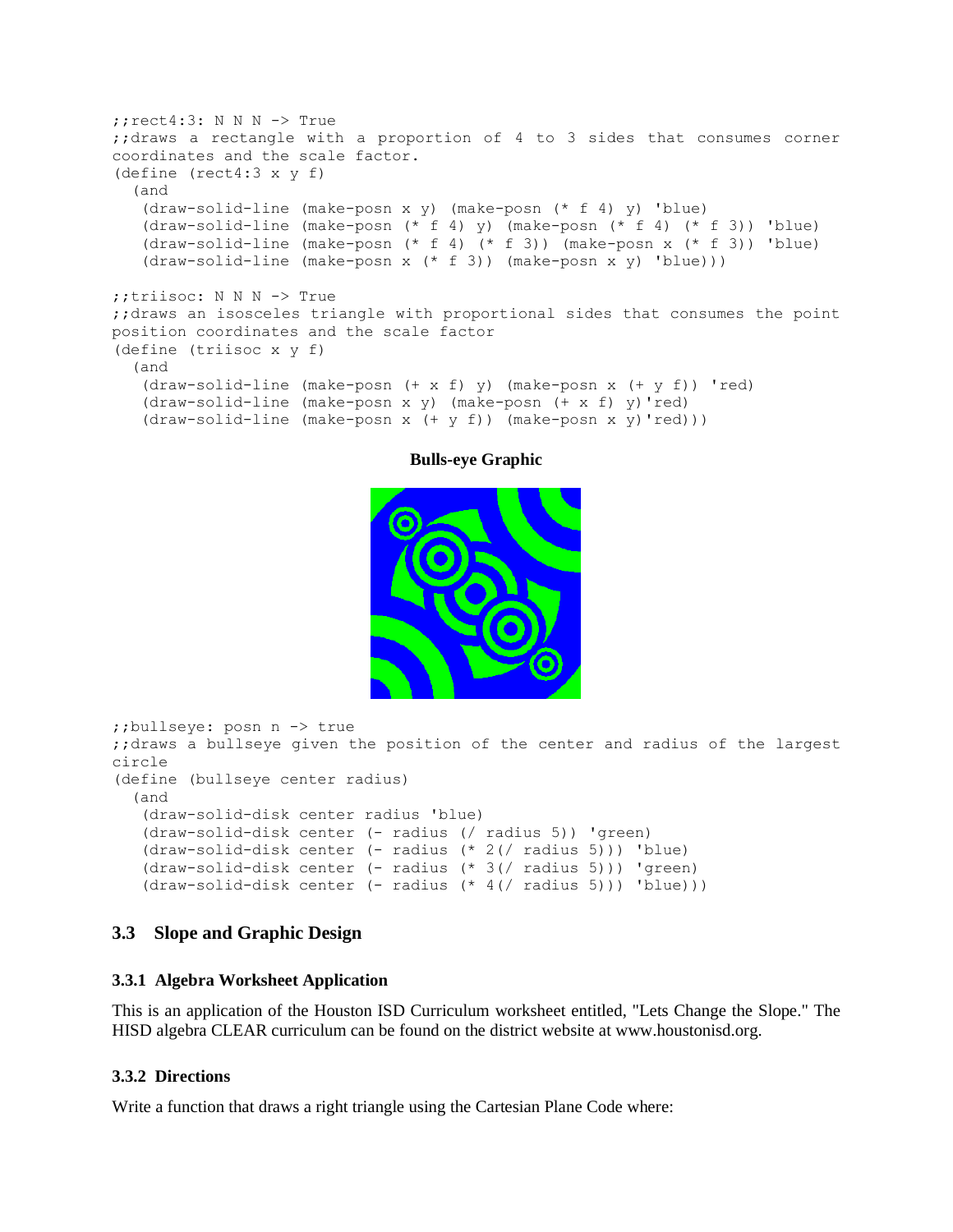- a. The hypotenuse is parallel to the x-axis
- b. The vertex where the sides intersect is on the y-axis.
- c. The vertex where the triangle begins on the Y-axis is an input variable.
- d. The length of each side is the same, creating an isosceles right triangle.
- e. The movement distance from the vertex to an end-point of the hypotenuse is an input variable.

## **3.3.3 Design Recipe**

Students planned the graphic on graph paper plotting the points precisely. They then calculated the change in Y and the Change in X in order to get the ending points of each line. They wrote examples for these triangles and tested in Scheme to make sure they created a triangle per specifications given in the directions. They looked at patterns in the coordinate points and translated these to variable coordinate points. From that they wrote the variable expression for each line. Using that auxiliary function they created designs. Some students found patterns and used recursion to repeat the pattern.



#### **Trapezoid**

```
;; Trapezoid: N N N -> True
;; Draw a trapezoid using (x,y) coordinates and factor. This function can 
also be used for dilatations.
(start 300 300)
(define (trap x y f)
   (and
    (draw-solid-line (make-posn x y) (make-posn (+ (* 4 f) x) y) 'red)
    (draw-solid-line (make-posn (+ (* 4 f) x) y)
```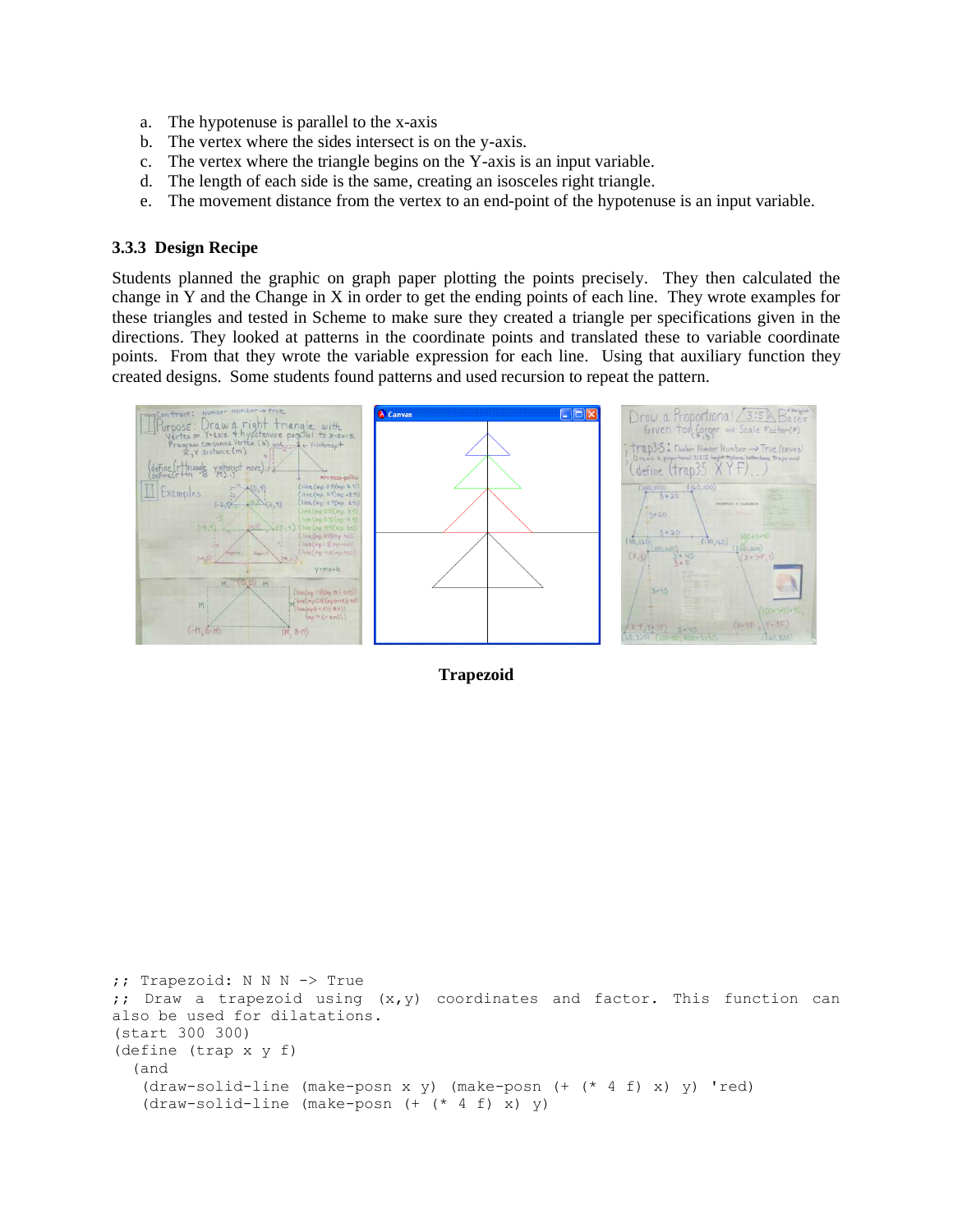```
 (make-posn (+ (* 5 f) x) (+ (* 4 f) y)) 'blue)
(draw-solid-line (make-posn (+ (* 5 f) x) (+ (* 4 f) y))(make-posn (+ (* -1 f) x) (+ (* 4 f) y)) 'blue)
(draw-solid-line (make-posn (+ (* -1 f) x) (+ (* 4 f) y)) (make-posn x y) 'red)))
```
## **3.4 Profit Program - Process Charts**

### **3.4.1 Developing Examples for the Design recipe**

Data analysis and examples from the first two steps in the design recipe was applied continually throughout Algebra I to solve word problems. This is a visual guide for the profit program. Applications by students involved similar word problems for linear functions.

 Students explained the process by demonstrating how they came up with their answer through application in a computer program. Each program required a process chart - examples to show how they developed the body of their function. The complete design recipe in color is available on my web page.

## **3.4.2 Process Chart**

|                                           | Attendees | Profit                                     |
|-------------------------------------------|-----------|--------------------------------------------|
| Data Examples                             | 10        | $5 * 10 - (20 + .50 * 10) = 50 - 25 = 25$  |
| Pick easy "head" data that has a pattern. | 20        | $5 * 20 - (20 + 50 * 20) = 100 - 30 = 70$  |
| Continue the pattern                      | 30        | $5 * 30 - (20 + 50 * 30) = 150 - 35 = 115$ |
| Variable                                  | A         | $5*A - (20 + 50*A) = P$                    |
| Combine Like Terms                        |           | $5A - 20 + 1/2A = P$                       |
| Slope-Intercept Form                      |           | $P = 9/2A - 20$                            |

## **3.5 My Box Program – Physical Models**

Students learned how to draw oblique, isometric and perspective sketches of a box prior to this project. Directions on drawing these sketches in *Paint* can be found on my web page on the TechSys / Introduction to Designing Graphics Link: [http://teachertech.rice.edu/Participants/knorth/TS/drawing.htm.](http://teachertech.rice.edu/Participants/knorth/TS/drawing.htm) This module, along with the Introduction to Programming Graphics module, is part of my Technology Systems course. Extra credit was to design variable programs to draw boxes from different points-ofview.

## **3.5.1. Physical Model Directions**

- a. Take apart a box, measure each dimension, write an expression for the height and depths related to the width.
- b. Make a BOX where the width is the longest length, the height is a little more than 1/4 the length and the depth is a little less than  $\frac{1}{2}$  the length.
- c. Plan this first using plain paper.
- d. Label the variable size of all sides on your paper.
- e. Make your final box using card stock of 3 colors where each parallel side is the same color.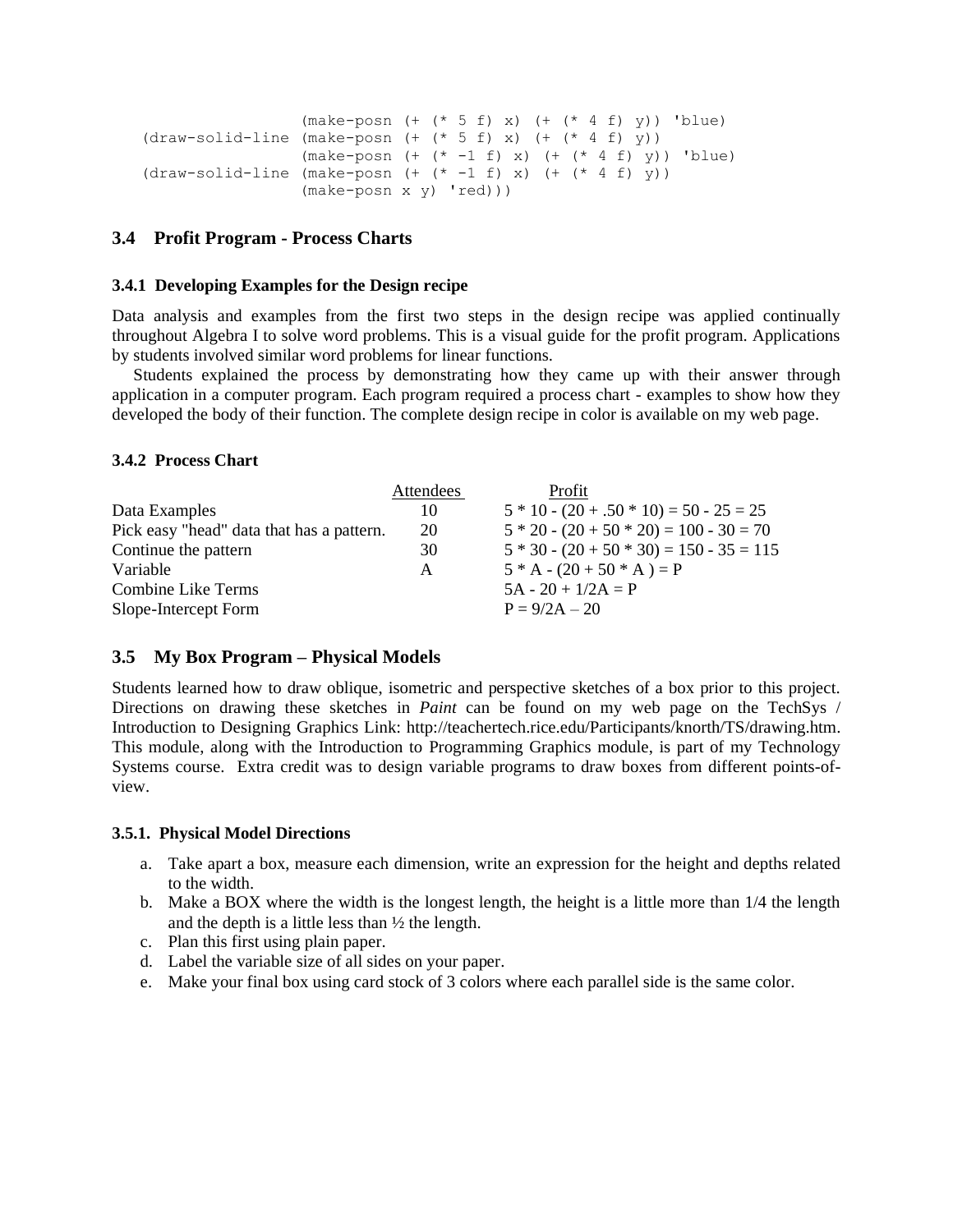

## **3.5.2 Auxiliary Functions**

- a. Using the design recipe, write 3 auxiliary functions that will calculate the perimeter (in purpose, state what perimeter is being used – edges, ribbon around, etc.), surface area and volume of a box given the dimensions.
- b. Using the design recipe, write 3 auxiliary functions that will calculate the perimeter (use same purpose as in previous function), surface area and volume of a box given the width, the height scale factor and the depth scale factor. Reuse the above functions. Create a process chart developing a linear function for the perimeter, a quadratic function for the area and an exponential function for the volume.

## **3.5.3 Application for selling the box**

Using the design recipe, write a function that will calculate the cost of producing your box given the cost of 1 square inch and number of boxes to be made.

## **4 Assessment**

I have developed over 50 integrated algebra / computer science tests and practice quizzes located online at [www.quizlab.com.](http://www.quizlab.com/) I also have developed programming tests and concept tests. If you are interested in these, please contact me.

## **5. Student Comments on using the Design Recipe in Algebra**

My ethnically mixed group of students shared that they found the design recipe helpful to determine, organize, and process data by providing a step-by-step skeleton to solve word problems and check answers. Details on their comments can be found in the appendix.

## **The design recipe.…**

- … helped me to have all the information that is necessary.
- … helped me break down complex problems into smaller problems.
- … helped to keep the problem organized and makes the data easier to read.
- … helped to organize data so that none of it is forgotten.
- … helped me write out all the data and draw a chart and helped me to find patterns.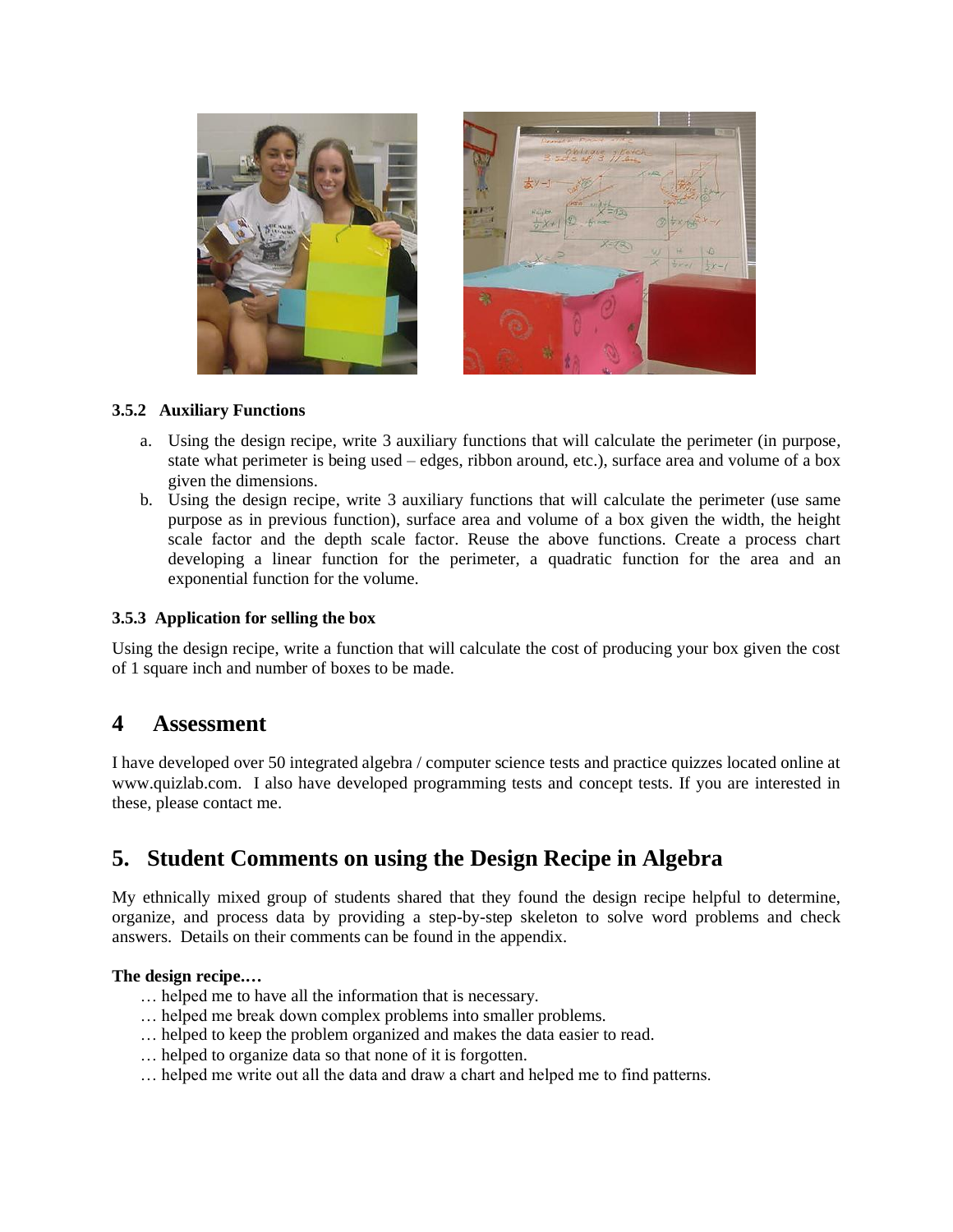… is a helpful skeleton that allows you to input your information so that solving a problem will be more organized.

… helped me see things in a step-by-step process and made me notice every little detail.

… helped me to understand the process more easily.

… required me to create examples with T-charts and process charts so I can see my example data clearly.

… helped because it had steps that were in a specific order.

… helped me to check my answers and find errors in my process.

… helped in such a way that no one was giving me the answer; it made me figure things out by myself and transformed me into an internal learner.

… helped me to actually think about what I was doing, instead of just "doing" and not thinking.

… helped with the answers that I could not get in my head.

… helped me in algebra by tying up loose ends; I started to get into a habit of breaking down problems without even knowing it..

… in HTDP put algebra into words and made it all come together.

… was used for just about every concept we covered in algebra.

… helped us practice the algebra concepts more.

… will help next year because I am going to try to use all the things we did in computer science to help me in Geometry.



## **A Appendices**

## **STUDENT COMMENT DETAILS Westside High School, Houston ISD Algebra-Computer Science Combination Class 2004-2005**

## Adriana

The design recipe really helped me because it helps you to have all the information that is necessary. It helps to maintain all your data organized because sometimes in algebra you get so many numbers, that you don't know which one is which. It helps you to know whether or not you were doing something right or wrong. The purpose and contract were so that you know what you have to do. The header enables you to understand what you are looking for. Then you get an answer and you test it with different examples. It is simple and organized.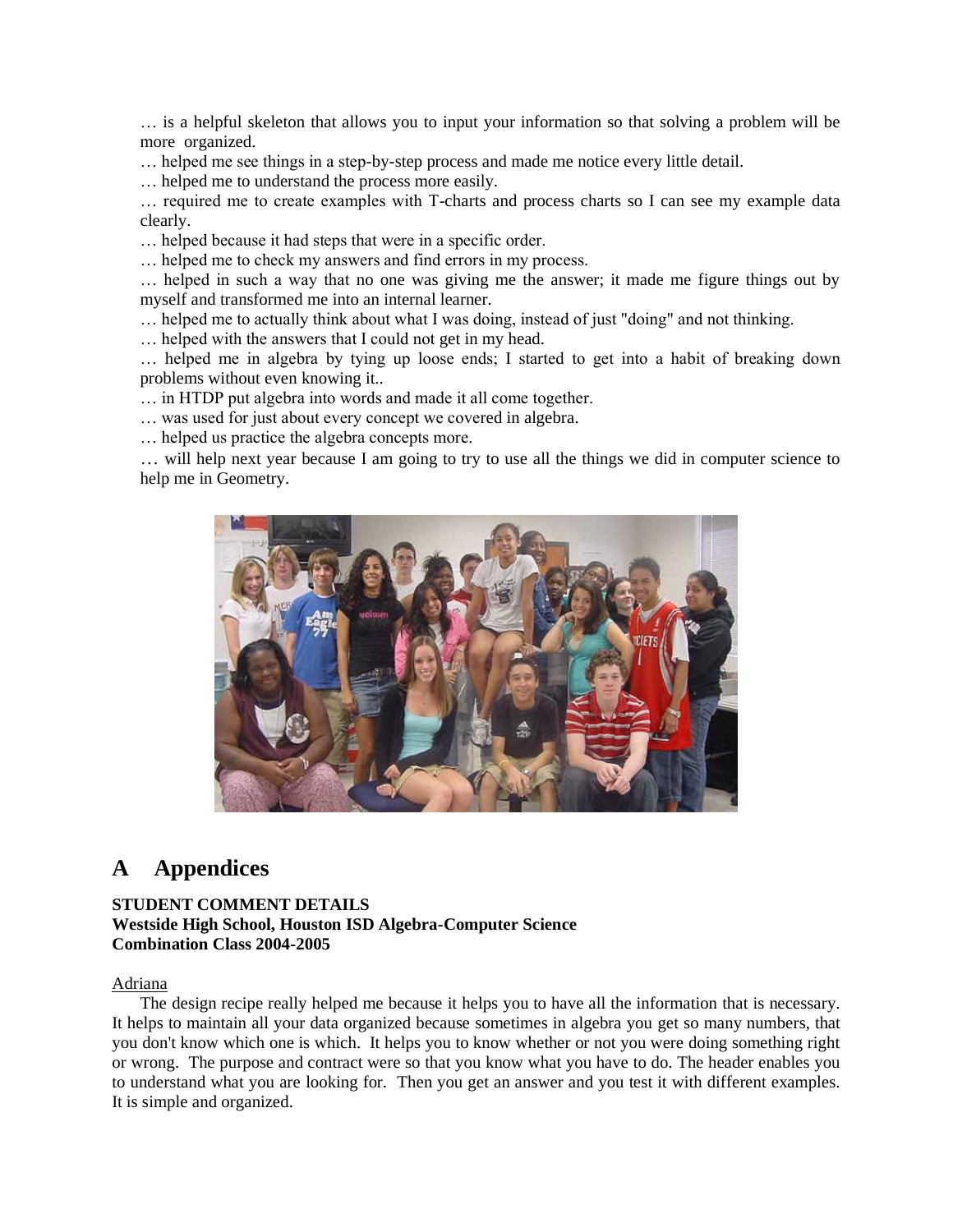The algebra concepts that we have gone over in Scheme using the design recipe are slope, linear equations, quadratic equations, arithmetic math, expressions, finding variables and much more. What we did for each was the basic design recipe to help us to truly comprehend the problem and then we tested them with different examples.

#### Robbie

I used the design recipe in algebra to help me break down complex problems into smaller problems. I used the instructions as a "contract" and the actual problem as the "body." By breaking it down like this and trimming away the excess information, the problem becomes obvious and the solution is easier to find.

We learned income tax and probability by writing programs that simulated a random person's life by deciding his life with a dice simulator Scheme program and then we did the taxes.

## Lauren

The design recipe is very helpful when trying to solve algebraic problems. It helps to keep the problem organized and makes the data easier to read. The first step to the design recipe is the purpose. You must state the problem or question that you are trying to answer and the variables that will be used. You also state the dependent and independent variables in this step. The second step, examples, is where you list your data and try to locate patterns that might occur. Next the rules are stated in the third step. You write out the equation that will be used. Last you evaluate the equation with the independent variables that you listed in your example by filling the variables with test data and checking to make sure everything works out.

Design recipe can be used for many different algebraic problems, but a common use is for finding the slope of a line. There were many algebra concepts that we practiced in computer science this year. We covered things like proportion when we did the bulls-eye and proportion programs. Square roots and powers were practiced when we wrote programs to figure out square roots and power of different numbers. We covered geometry concepts such as surface area, perimeter, area, and volume when we wrote programs with formulas for different shapes. We made a 3-dimensional box and wrote a program for it. We covered conversions such as dollars-to-euros and Fahrenheit-to-Celsius. We covered quadratic functions by breaking them down and solving them and writing programs that returned true if the equation was correct. We also covered inequalities, equations, and word problems by creating programs in Scheme.

Scheme was a very big part of our algebra learning process this year. We used the design recipe for just about every concept we covered in algebra. This helped us practice the concepts more and play around with scheme functions.

#### Juan

The design recipe assisted in many of my algebra struggles. The design recipe helped in such a way that no one was giving me the answer. It made me figure things out by myself and transformed me into an internal learner. The design recipe helped me see things in a step-by-step process and make me notice every little detail. The design recipe was very useful in figuring out algebra word problems and even algebraic equations. At first, the design recipe was a real drag and I never understood the purpose. However, when I began using it and all the steps that were in it, algebra became a little bit easier. The HTDP design recipe has been very useful throughout this school year and it is something that I will use in my future life when I am stuck.

#### Sunnah

The design recipe helped because it helped with organization. When you use the design recipe and write out all your data and draw a chart, it helps you to find patterns and draw a graph. The design recipe helps you to understand the process more easily.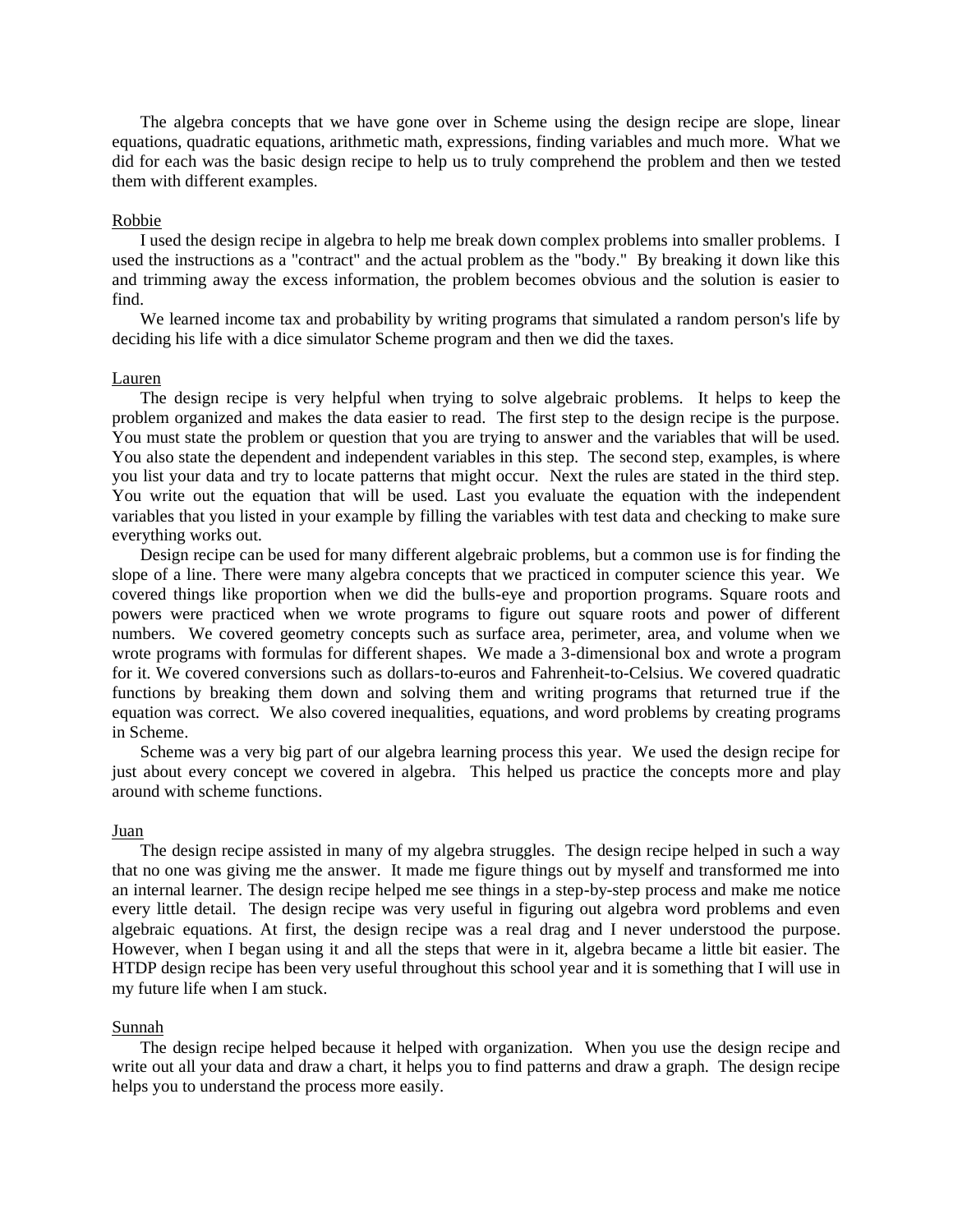## Zehra

I used the design recipe in converting temperatures and different measurements. I came into this class because I did not know the basics of algebra. HTDP put algebra into words and made it all come together. DrScheme helped me get my negatives together because we did it so many times that I became comfortable. The order of the design recipe helped because it had steps that were in a specific order. When we started slope we set up a chart to find patterns. I came into this class with a little bit of algebra and I am leaving with both algebra and computer science.

### **Tracy**

I came to high school being an average math student. I was not good in math to begin with, so I wasn't going to be that good in computer science because most programs involved some kind of math. Computer science helped me in algebra because we would do programs with conversion, radicals, square roots and geometry. The HTDP design recipe helped because if I was not sure on an answer, I could just break it down into the recipe and try to work out the answer. So, next year I am going to try to use all the things we did in computer science to help me in geometry.

#### Mickey

The HTDP design recipe helped me in algebra by tying up loose ends. I started to get into a habit of breaking down problems without even knowing it. I started thinking about what the problem was asking, what I was doing, and how it worked. The process helped me to dissect the problem and understand it more to get the proper answer.

#### Brittanie

The design recipe is a helpful skeleton that allows you to input your information so that solving a problem will be more organized. This year I used the design recipe mostly for word problems, especially ones involving linear functions. Using the steps of the recipe, I sorted the problem into the process I would need to solve it. I write down the problem in the purpose/Quadrant I section of the 4-corner plan and list my dependent and independent variables. Inside Quandrant II, the example section, I made data tables or T-charts to see patterns and relationships. In Quandrant III or body section I wrote the function to see if it correctly matched the variables. I worked out the answer using the examples, which is basically Quadrant IV, or the test section. I also graphed the function in this section to check, sometimes using the graphing calculator.

## David

First I figure out how the process of my problem is going to work out. After I have found the process I created examples with T-charts and process charts so I can see my example data clearly. Then I used the process I did first to figure out a formula that I used to get the appropriate answer for the problem that I was given. Once I have the formula I can test out my solution by putting in the data that I used in the example section to see if the answer is correct or if I have any errors.

#### Cara

I used the design recipe in algebra to help break problems down step by step so that I could see how to work them out and make better sense for me. It helped me to actually think about what I was doing, instead of just "doing" and not thinking.

#### Wesley

I used the design recipe to organize data so that none of it was forgotten. It helped me to check my answers and find errors in my process. We practiced arithmetic expressions and learned how to program them into DrScheme. We drew pictures and used algebra to make everything proportional. We programmed quadratic and linear equations.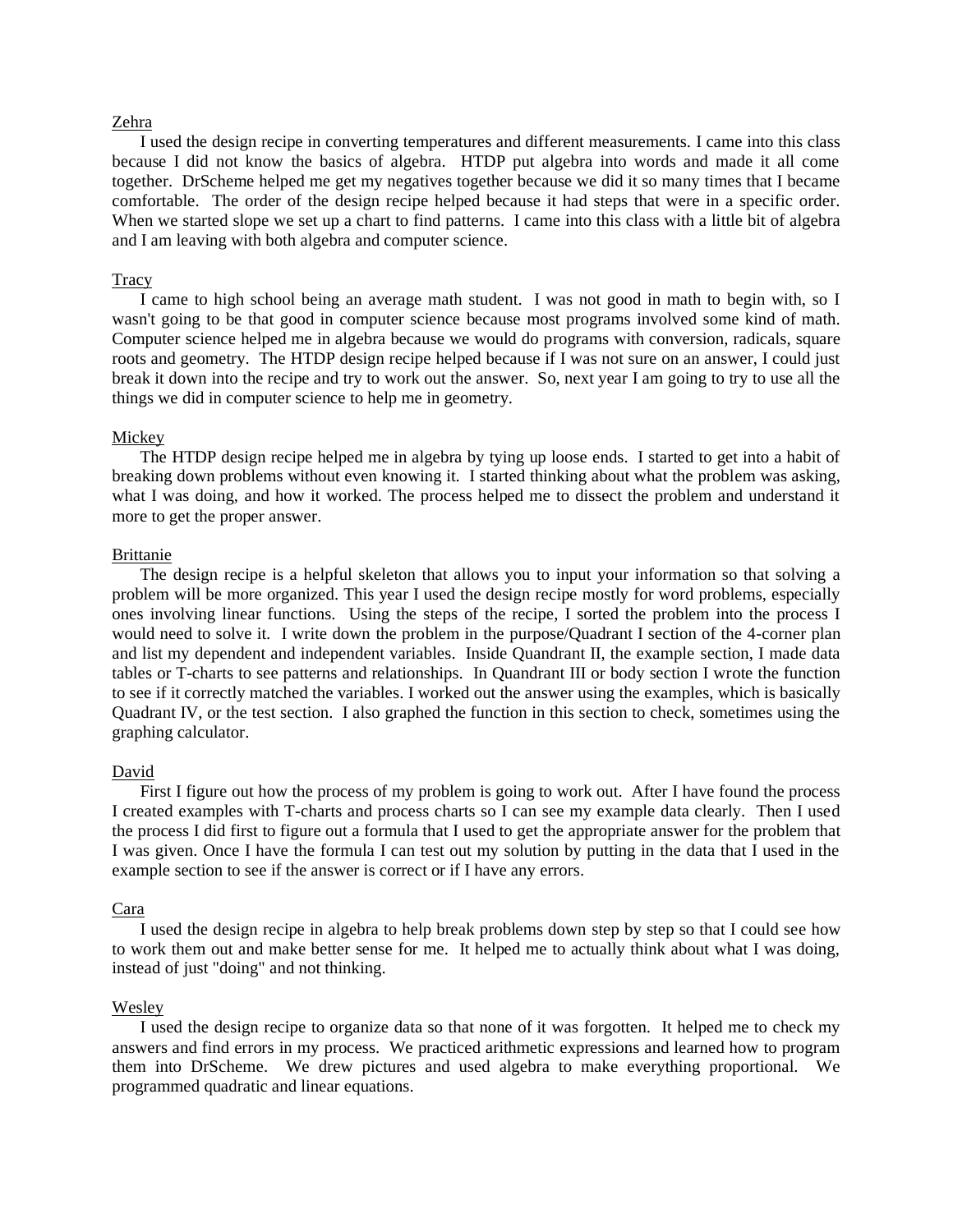## Cynthia

You have to go through different stages to have your data correctly organized so you get the right answer. You have to understand the constants, independent and dependent variables in the problem. The design recipe helps you go in order.

## Evin

I used the design recipe to help with the answers that I could not get in my head. I had never used DrScheme before and it was very confusing at first, but then I started getting the hang of it after we learned how to do a design recipe. I learned that I could put it in the design recipe and understand the problem much better. I learned things I never thought I would be able to understand before, such as the way you write the contract, you can use that name again in the header, instead of thinking of a different name. Now I use this process in other classes. I use it in science when we have a lab. I use it in golf to calculate the distance. Without the design recipe, I might be failing other classes.

#### James

I didn't use the design recipe very much because I could do most of the problems in my head. The recipe slowed me down and made it harder for me to figure out the problem. I found out that using my brain rather than the recipe was easier.

#### Adam

Learning algebra using computers has had a major effect on my learning experience. I have learned many things in algebra this year including basic formulas, graphing equations, substitutions, systems of equations, parabolas, linear and quadratic equations. I think I have learned more in math class this year as a freshman than any other year because it was taught using computers, which is something I can relate to. By combining algebra and computer science I learned how to create webpages and I refer to the size of my monitor as a 4:3 ratio. I think the only major concepts I mastered before  $9<sup>th</sup>$  grade were addition, subtraction, multiplication, division and some fractions. I knew very little about how to calculate percents, divide and multiply fractions and decimals without using a calculator.

#### Gabby

The design recipe was used in algebra a lot because we had to have a purpose for what we were doing, examples to help the process be understood, a body which was the actual process and a test where we test the function or process with data. We used variables for everything as well as the design recipe in order to find a solution for any given problem.

#### Laura

I used the design recipe to take a step by step approach on difficult problems.

Note: Laura struggled all year in both algebra and CS. She was an artist who created the following graphic examples entitled *Fallen Angel, Just Breathe,* and *Thanks*. The light bulb finally went off at the end of the year. As I watched her sitting cross-legged with her graph paper in hand planning her last graphic in May, I knew this experiment was a success. I am finally getting students to think and plan before coding! And that same thinking and planning is carried over to solving word problems. After failing the first semester of algebra, Laura passed a test-by-exam to receive credit. And not only did Laura pass the Texas math accountability test, she received commended on TAKS.

## **"Fallen Angel" All Created with Scheme Code.**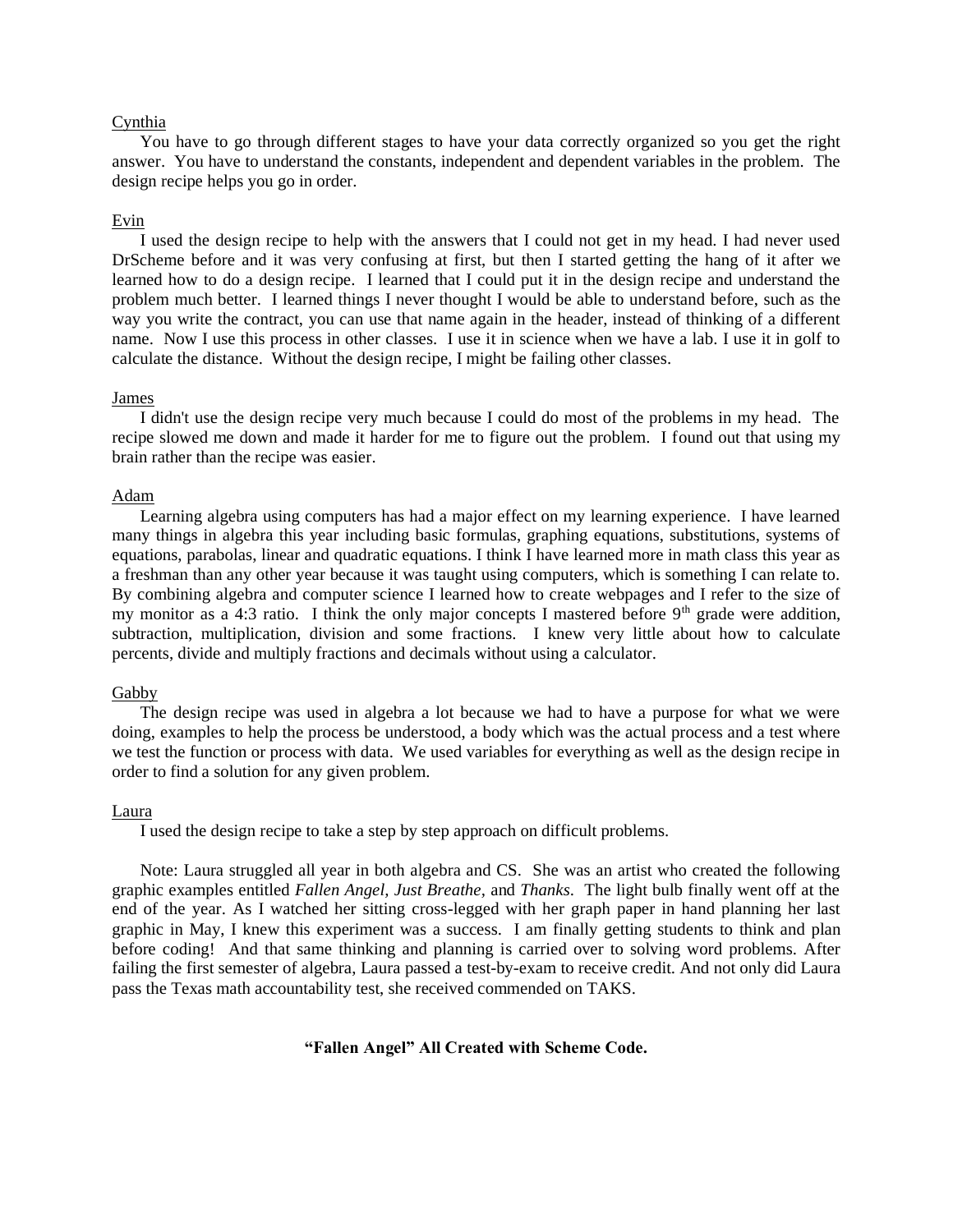

**"Just Breathe" - 2 views edited in** *Paint* **to add colors.**